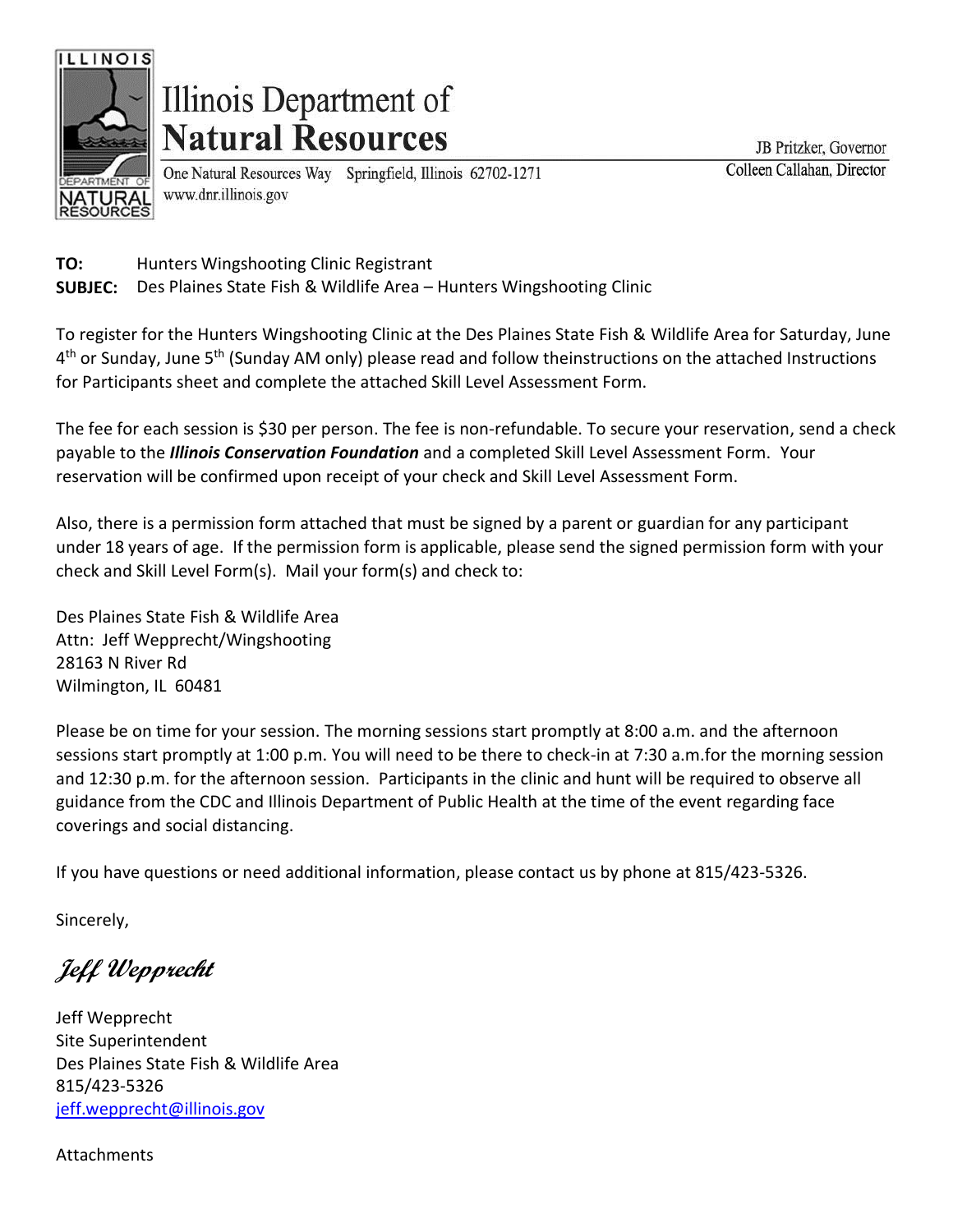#### **Des Plaines SF&WA**

#### **Hunters Wingshooting Clinic**

I am the parent/guardian of: 1200 million control and I give permission for myshooting student to participate in the wingshooting clinic at the Des Plaines State Fish & Wildlife Area on: (Circle One) □Saturday, June 4, 2022 □Sunday, June 5, 2022

I understand part of the clinic will include shooting shotguns at clay targets, and I hereby specifically give permission formy shooting student to participate in this activity.

Safety is very important to all of us. In the space provided below on this Parental Permission Form, please list (print) any chronic medical conditions your son or daughter currently has including allergies, behavioral disorders, attention deficit/ hyperactivity disorders, seizure disorders, diabetes, or others. If your son or daughter has no chronic medical conditions, please list N/A. This information will be kept confidential by the instructor staff.

Having a medical condition, such as those listed above, does not necessarily disqualify an individual from participating provided that the medical condition is well controlled.

Medical Conditions:

Note: The Department of Natural Resources, the Safety Education Instructor, or the Wingshooting Instructor will removeany participant from the Wingshooting Clinic for disruptive or unsafe behavior.

Parent's Signature:

Parent's Name (Please Print):

Date: when the contract of the contract of the contract of the contract of the contract of the contract of the contract of the contract of the contract of the contract of the contract of the contract of the contract of the

Street Address:

City, State, Zip:

Telephone Number(s) (Include Area Code):

Residence:

Cell:

E-mail Address: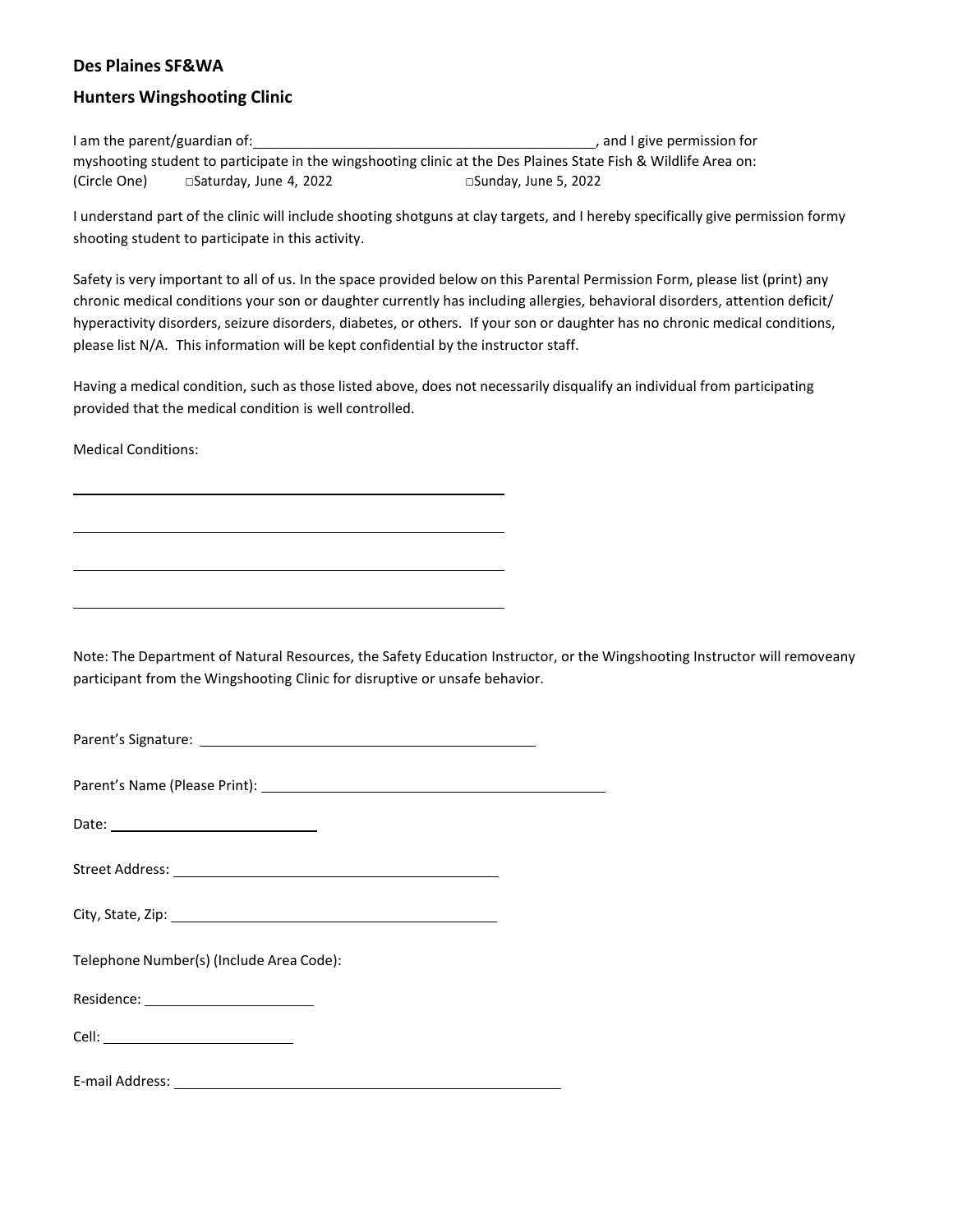### **DES PLAINES STATE FISH & WILDLIFE AREA HUNTERS WINGSHOOTING CLINIC INSTRUCTIONS FOR PARTICIPANTS**

**DATES AND TIMES:** Saturday, June 4<sup>th</sup> and Sunday, June 5<sup>th</sup> (AM Only), 2022 Morning Sessions: Check-in time 7:30-8:00 a.m. Afternoon Sessions: Check-in time 12:30-1:00 p.m. Instruction & Shooting 8 a.m. - 12 noon Instruction & Shooting 1 p.m. - 5 p.m.

**LOCATION**: Des Plaines State Fish & Wildlife Area, Wilmington, IL (815/423-5326). The sporting clays course will be located on that part of the SF&WA *west* of I-55.

**DIRECTIONS**: From I-55 north or south, exit at Interchange 241. Proceed right (west) on River Rd. to the second stop sign. At second stop sign turn right into the parking area.

**COST**: The fee for each session is \$30 per person. **The fee is not refundable.** To secure your reservation, send a check payable to the IL Conservation Foundation within the next few business days. Your reservation will be confirmed when your check has been received. **The last day reservations will be accepted is Wednesday, June 1, 2022.**

Mail your check and forms to: Des Plaines State Fish & Wildlife Area Attn: Jeff Wepprecht/Wingshooting 28163 N River Rd Wilmington, IL 60481

**APPAREL**: Wear upper garments that do not restrict either side-to-side shoulder movement or up and down arm movement. Upper garments should not have snaps, buckles, buttons, or strap adjustments on the front side of the shooting shoulder. Bring a shooting or hunting vest or a shotshell pouch if one is available.

**FOOTWEAR**: Wingshooting instruction and shotgun shooting are field activities. Wear comfortable but sturdy shoes or boots.

**EYE & EAR PROTECTION**: Eye and ear protection are mandatory. Participants are expected to provide theirown shooting glasses and ear plugs or earmuffs. Participants who wear prescription glasses or contact lensesshould wear them. Impact resistant safety glasses are required to be worn over prescription glasses if the prescription glasses are not impact resistant. Safety glasses must be worn in addition to contact lenses.

**SHOTGUNS & SHOTSHELLS**: Bring a field, sporting clays, or skeet shotgun that you're comfortable shooting -any reasonable gauge (410 and 10 gauges are not reasonable). Open chokes are preferable - skeet, improvedcylinder, or light modified are sufficient. Bring 6-8 boxes or 150-200 target shotshells - from our experience the more shotshells the better. Target loads in 12 gauge have a 2¾ or 3-dram powder equivalency. Higher powderdram equivalencies will adversely impact your shoulder. Shot sizes of 7 ½, 8, or 9 only please.

**INSTRUCTORS**: Wingshooting instruction will be given by National Sporting Clays Association/IDNR Certified Wingshooting Instructors.

**SPONSORS**: This Hunters Wingshooting Clinic is sponsored by the Illinois Conservation Foundation and the Illinois Department of Natural Resources. The IDNR has been involved in training sportsmen and women throughits Safety Education Section, by sponsoring wingshooting clinics, through youth hunting programs, and through hunter's skills programs for many years.

**SPECIAL NOTES**: The Department of Natural Resources or the Wingshooting Instructor will remove any participant from the Wingshooting Clinic for disruptive or unsafe behavior. Wingshooting Clinics do not satisfy theIllinois Hunter Education Requirement.